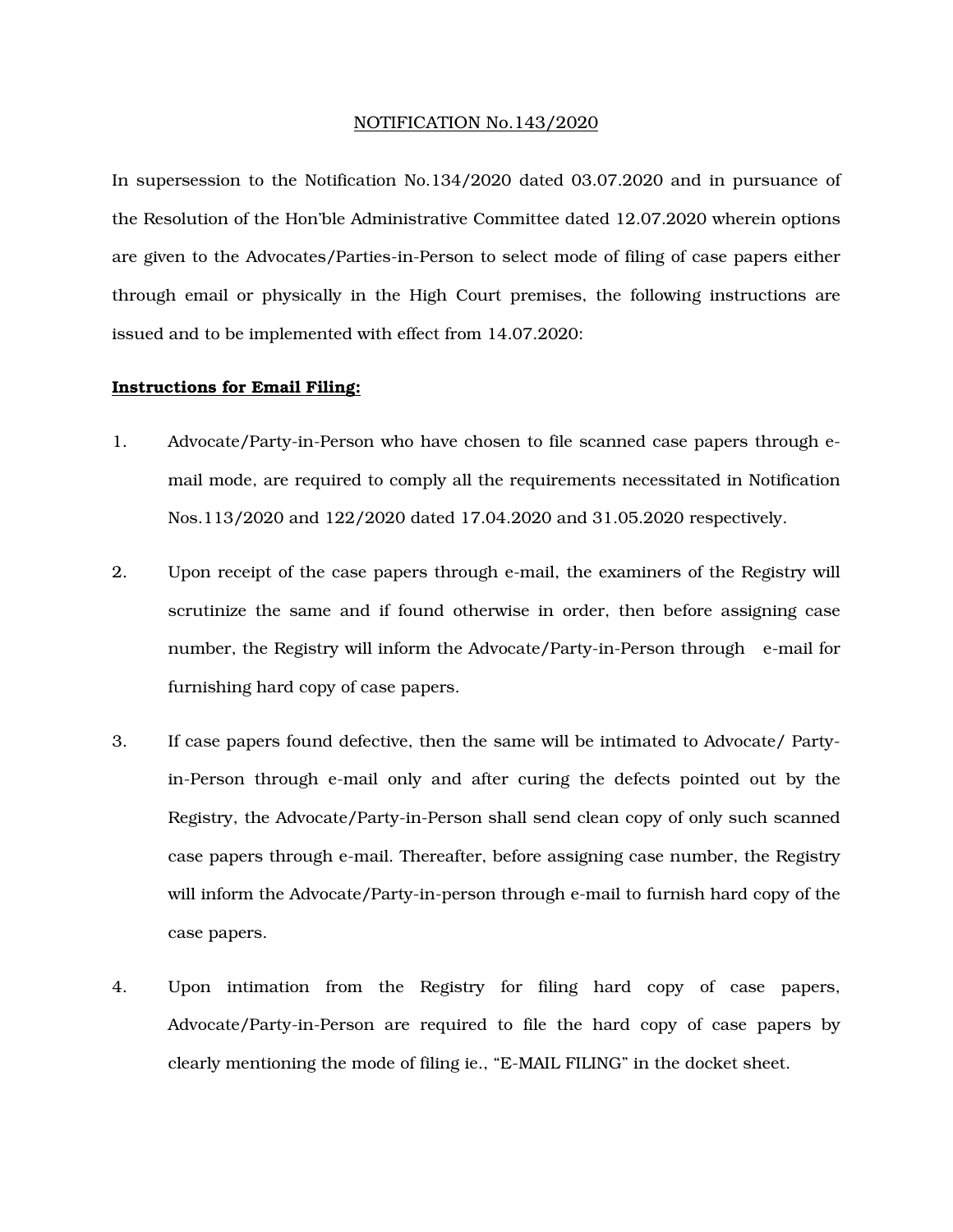In addition to the above, Advocate/Party-in-person are required to file a memo containing case details that are sent to Registry through e-mail. The aforesaid case papers shall be filed in the designated Counter installed near South Gate (Gate No.7) of the Madras High Court campus with a separate Drop Boxes kept for collecting case papers pertaining to all branches i.e., Appellate Side, Writ, Criminal Side and Original Side. The said Counter shall function from 10.30 a.m. to 1.30 a.m. on all working days.

## Instructions For Physical Filing:

- 5. Advocate/Party-in-Person who have chosen to file case papers physically, are required to file the said case papers in the drop box as provided in the High Court campus. Advocate/Party-in-Person shall clearly mention the mode of filing ie., "PHYSICAL FILING" in the docket sheet of case papers and also mention their mobile number and e-mail id in the docket sheets.
- 6. After due fumigation process, the Registry will scrutinize the case papers so received and if found otherwise in order, then the Registry will proceed further.
- 7. If case papers found defective, then the same will be intimated to the Advocate/Party-in-Person through email or through other means of communication. After curing the defect(s) pointed out by the Registry, the clean copy of such paper(s)/document(s) alone is/are required to be submitted at the very same filing counter. In addition to the above, Advocate/Party-in-Person shall submit a memo containing an undertaking that they will take steps to rectify the corrections required to be made in the original case papers as such found in clean copy of case papers after resuming regular court functioning.